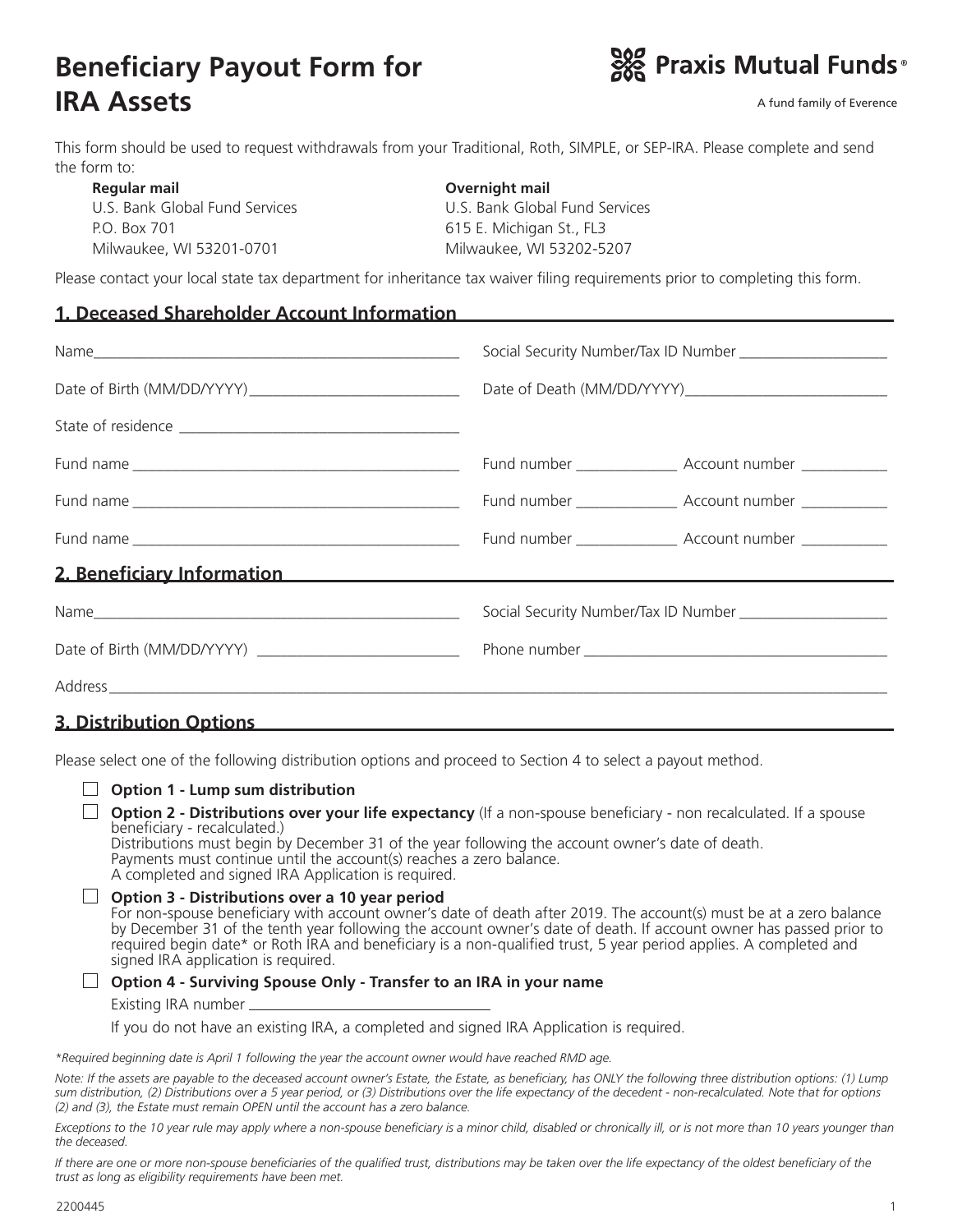# **4. Payout Options (select one)**

Based on the distribution option I selected in Section 3, please payout the assets using the following method:

| $\Box$ Check(s) to the address provided in Section 2.                                                                                                                                                                                                                                                                                                                                                                                                                                                                                                                                                                                                                  |                                                                                                                        |
|------------------------------------------------------------------------------------------------------------------------------------------------------------------------------------------------------------------------------------------------------------------------------------------------------------------------------------------------------------------------------------------------------------------------------------------------------------------------------------------------------------------------------------------------------------------------------------------------------------------------------------------------------------------------|------------------------------------------------------------------------------------------------------------------------|
| $\Box$ Regular Mail<br>$\Box$ Overnight Mail: A \$15 fee will apply                                                                                                                                                                                                                                                                                                                                                                                                                                                                                                                                                                                                    |                                                                                                                        |
| Deposit distribution(s) directly to my existing Non-IRA account # ___________________________OR open a new Non-IRA for<br>the distribution(s).<br>A New Account Application is required for new accounts.                                                                                                                                                                                                                                                                                                                                                                                                                                                              |                                                                                                                        |
| $\Box$ Wire Redemption. Please attach a pre-printed, voided check or a pre-printed deposit slip in Section 6 (A \$15 wire fee will<br>apply).                                                                                                                                                                                                                                                                                                                                                                                                                                                                                                                          |                                                                                                                        |
| $\Box$ Automated Clearing House (ACH). Please attach a pre-printed, voided check or a pre-printed deposit slip in Section 6<br>(ACH transfers take 2-3 days).                                                                                                                                                                                                                                                                                                                                                                                                                                                                                                          |                                                                                                                        |
| Alternate payee and/or address other than address of record.                                                                                                                                                                                                                                                                                                                                                                                                                                                                                                                                                                                                           |                                                                                                                        |
|                                                                                                                                                                                                                                                                                                                                                                                                                                                                                                                                                                                                                                                                        |                                                                                                                        |
| 5. Systematic Distributions* (select one)                                                                                                                                                                                                                                                                                                                                                                                                                                                                                                                                                                                                                              |                                                                                                                        |
| the frequency with which you would like distributions to be made. If you do not indicate a Start Month and Start Day, distribu-<br>tions will begin on or about the 5th day of the current month. If you do not indicate a frequency, distributions will be made<br>annually on Dec. 5. If you choose to opt-out of systematic distributions, please check the box below.<br>$\Box$ I understand my responsibility to take distributions from the account in accordance with the distribution option selected in Section 3. I<br>choose to opt-out of the option to take distributions systematically and will contact the Fund to request distributions as necessary. |                                                                                                                        |
| $\Box$<br>Annually<br>Semi-annually Duarterly                                                                                                                                                                                                                                                                                                                                                                                                                                                                                                                                                                                                                          | $\Box$ Monthly                                                                                                         |
|                                                                                                                                                                                                                                                                                                                                                                                                                                                                                                                                                                                                                                                                        |                                                                                                                        |
| * Systematic distributions cannot be made between Dec. 29 - Dec. 31.                                                                                                                                                                                                                                                                                                                                                                                                                                                                                                                                                                                                   |                                                                                                                        |
| 6. Bank Information (optional)                                                                                                                                                                                                                                                                                                                                                                                                                                                                                                                                                                                                                                         |                                                                                                                        |
| your distribution(s) via wire or ACH in Section 4.                                                                                                                                                                                                                                                                                                                                                                                                                                                                                                                                                                                                                     | Add Bank Information - Please attach a pre-printed voided check or pre-printed deposit slip if you selected to receive |
| Account type: $\Box$ Checking $\Box$ Savings                                                                                                                                                                                                                                                                                                                                                                                                                                                                                                                                                                                                                           |                                                                                                                        |
| * We are unable to credit your account via ACH if it is a mutual fund or pass-through ("further credit to") account.                                                                                                                                                                                                                                                                                                                                                                                                                                                                                                                                                   |                                                                                                                        |
| <b>7. Tax Withholding Election</b>                                                                                                                                                                                                                                                                                                                                                                                                                                                                                                                                                                                                                                     |                                                                                                                        |
|                                                                                                                                                                                                                                                                                                                                                                                                                                                                                                                                                                                                                                                                        |                                                                                                                        |

Per IRS regulation (Code Section 3405(d)(1); Temporary Regulation 35.3405-1, question A-2), federal taxes will automatically be withheld from all distributions at a rate of 10%, unless you check one of the boxes below (state withholding may also apply).

 $\Box$ Do not withhold taxes. I understand that I am responsible for payment of any federal or state taxes on my distribution(s).

 $\Box$ Please withhold \_\_\_\_\_\_% (minimum 10%) from my distribution(s) (state withholding may also apply).

*For systematic distributions, your withholding election indicated above will remain in effect until you revoke or change your withholding election, which you may do at any time by submitting a signed letter of instruction.*

 $\Box$ Residents of Arkansas and California only: Please check if you wish to opt out of state withholding.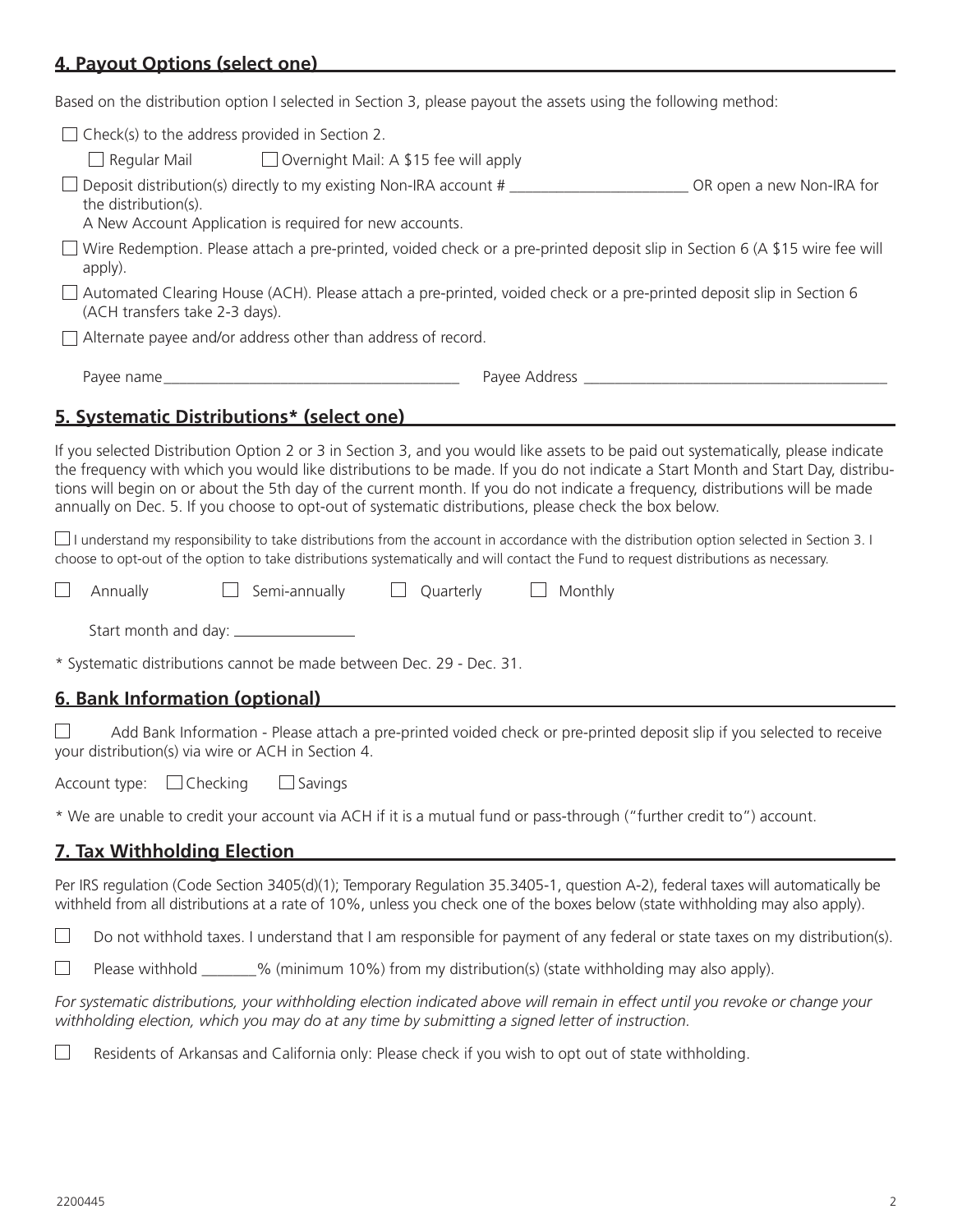## **8. Required Minimum Distribution (RMD)**

If the deceased account owner was over RMD age and had elected to have their annual RMD paid out on a systematic basis, any remaining RMD payments scheduled for the year of their passing will be paid out from the Inherited IRA as a death distribution. This applies to all beneficiary types. If the RMD was not being paid out on a systematic basis, please select the appropriate box below (does not apply to Roth IRAs).

| Please pay out the deceased account owner's final RMD from the account(s) as a death distribution using the |
|-------------------------------------------------------------------------------------------------------------|
| distribution method I selected in Section 4.                                                                |

- $\Box$ Please pay out the deceased account owner's final RMD from the account(s) as a death distribution using the following distribution method:
	- $\Box$  Check to the address provided in Section 2.

 $\Box$  Regular Mail  $\Box$  Overnight Mail: A \$15 fee will apply

- Deposit distribution(s) directly to my existing Non-IRA account # \_\_\_\_\_\_\_\_\_\_\_\_\_\_\_\_\_\_\_\_\_\_\_ OR open a new Non-IRA for  $\Box$ the distribution(s). A New Account Application is required for new accounts.
- $\Box$ Wire Redemption. Please attach a pre-printed, voided check or a pre-printed deposit slip in Section 6 (A \$15 wire fee will apply).
- $\Box$ Automated Clearing House (ACH). Please attach a pre-printed, voided check or a pre-printed deposit slip in Section 6 (ACH transfers take 2-3 days).
- $\Box$ Alternate payee and/or address other than address of record.

Payee name:

Payee address:

 $\Box$ Do not pay out the deceased account owner's final RMD from the account(s) as a separate death distribution.

*Note: If an RMD option is not selected above, and a systematic plan did not exist on the deceased account owner's account, U.S. Bank Global Fund Services will not pay out the deceased account owner's final RMD. You will be responsible for ensuring that the final RMD requirement is met.*

*If the RMD is missed or not taken for any year, for any reason, the Internal Revenue Service will impose a 50% penalty over and above the amount that should have been distributed.*

## **9. Tax Identification Number (TIN) Verification** *(Estate Beneficiary Only)*

**For an Estate beneficiary:** Please indicate below if a TIN was issued for the Estate of the deceased account owner.

- $\Box$ I/We confirm that a TIN was not issued for the Estate.
- A TIN was issued for the Estate of \_\_\_\_\_\_\_\_\_\_\_\_\_\_\_\_\_\_\_\_\_\_\_\_\_\_\_\_\_\_\_\_. The TIN is \_\_\_\_\_\_\_\_\_\_\_\_\_\_\_\_\_\_\_\_\_\_\_\_\_\_\_\_\_\_\_.  $\Box$

### **10. Signature and Medallion Signature Guarantee**

I have received and understand the prospectus for my mutual fund. I understand the Fund's investment objectives and policies and agree to be bound by the terms of the prospectus. I agree to notify the Fund of any errors or discrepancies within 45 days after the date of the statement confirming a transaction. The statement will be deemed to be correct, and the Fund and its transfer agent shall not be liable if I fail to notify the Fund within such time period. I certify that I am of legal age and have legal capacity to initiate requests on the selected accounts.

I understand that my mutual fund account may be transferred to my state of residence if no activity occurs within my account during the inactivity period specified in my state's abandoned property laws.

I, the undersigned, authorize and request that U.S. Bank Global Fund Services, make the above distribution(s) from the account(s) listed in Section 1. I certify that all information in this distribution request is accurate, and I agree to hold the Fund, its advisor, and U.S. Bank Global Fund Services, any affiliate, and/or directors, trustees, employees, and agents harmless for any actions taken as a result of the information that I have provided. The undersigned acknowledges that it is his/her responsibility to properly calculate, report, and pay all taxes due with respect to the distribution(s) herein specified. I have been advised to consult my tax advisor regarding any questions about this distribution request.